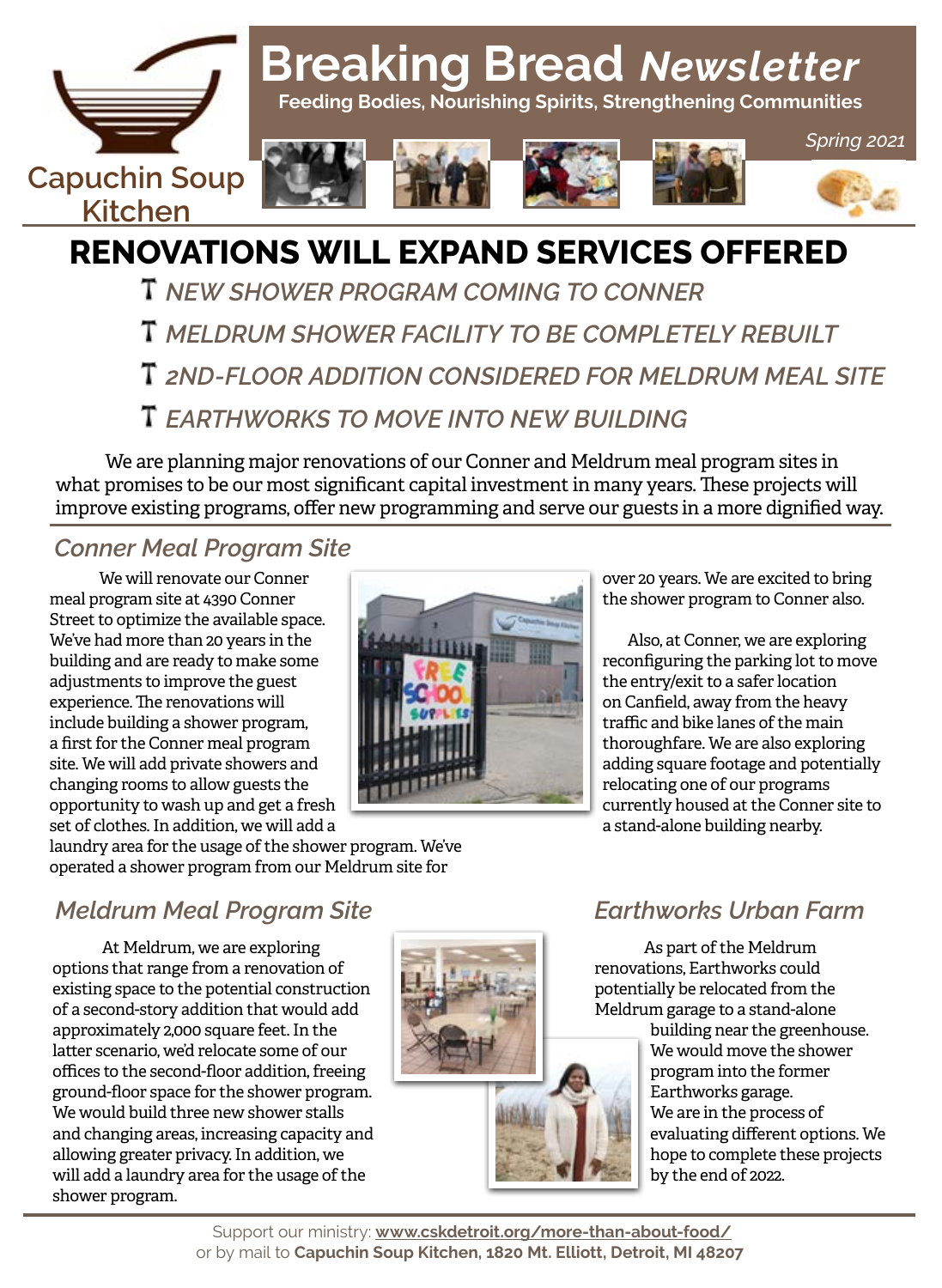# **WORKS OF MERCY**

#### **VOLUNTEERING RETURNS!**

**We are happy to welcome volunteers back to partner in ministry with us. There are some safety requirements and we you can read them when you sign** 

**up. You can sign up for any of the opportunities below here:**  *[https://ofmcap.](https://ofmcap.cc/CSK-Vol) [cc/CSK-Vol](https://ofmcap.cc/CSK-Vol)*



**Capuchin Soup Kitchen – Meldrum location:**

- Preparing food & trays for guests
- Wiping and sanitizing dining room tables and chairs
- Special events & projects

#### **Capuchin Soup Kitchen – Conner location:**

- Preparing food & trays for guests
- Wiping and sanitizing dining room tables and chairs
- Special events & projects

#### **Capuchin Services Center:**

- Sorting and organizing clothes
- Stocking and organizing food items
- Special events & projects

#### **Earthworks Urban Farm**

- Mixing soil/making soil blocks or germination trays
- Planting/seeding or thinning out seedlings
- Pricking out seedling/ transplants
- Harvesting/processing produce
- Cultivating/weeding beds & Flipping compost
- General cleanup and other tasks generally related to gardening or farming.



# **Leading by paying attention**

*by Br. Gary Wegner, OFM Capuchin Executive Director*

Br. Tien and I are at the sixmonth point serving as Director and Assistant Director of the Capuchin Soup Kitchen. Before assuming this position, Br. Jerry

Johnson helped prepare me for the job. I remember one of my first days standing at my office door. Ms. Deborah Starr-Hodges, who works as a social worker at our Meldrum Kitchen, noticed the puzzled look on my face. She said to me, "Brother Gary, the door to leave the building is this way." As I passed

mission.

aspects.

by Ms. Starr, I remarked: "And to think in a couple of weeks I'll be the leader!" That was a reminder that I had a lot to learn about the Soup Kitchen. But, it was essential to do so to set a direction for this vital ministry to go forward with our

Now, after almost half a

*1. On the Rise Café* – We are moving our On the Rise Café to the Solanus Casey Center. This move helps us connect Blessed Solanus Casey's spiritual and material

year, we have a good sense of the direction we want to take to strengthen this ministry with which we have been entrusted. Here are just a few ways we are hoping to more effectively serve our guests and others who could

benefit from our services:

▲*Br. Gary Wegner is the new Executive Director for the Capuchin Soup Kitchen.*

*2. Deo Gratias Ministries* – We will partner with the Felician Sisters. The sisters are finalizing the purchase of the old St. Jude Convent near Seven Mile and Kelly

to be the home of Deo Gratias Ministries. We will provide Deo Gratias Ministries with a CSK -employed social worker to help them serve their guests. We will also provide access to our VolunteerHub.

*3. Building expansion and renovation* – We have plans to renovate or possibly expand

our Meldrum and Conner Kitchens to provide an improved shower service for our guests. These updates will result in significant building and renovation at both sites.

*4. Care for our common home* – As part of our Capuchin commitment to Pope Francis' environmental initiatives, we plan to install solar panels at our Meldrum kitchen and then Conner and the Services Center.

Our staff at the Capuchin Soup Kitchen have helped lay the groundwork for these initiatives. Your generosity has given us the confidence to take them on. In these six months, I have found that leading means first paying attention. I believe we have done so. May God be with us as we work together to serve our guests with dignity and Franciscan hospitality.

*"Keep watch over yourselves and over the whole flock of which the holy Spirit has appointed you overseers, in which you tend the church of God that he acquired with his own blood."* 

 *- Acts 20:28*



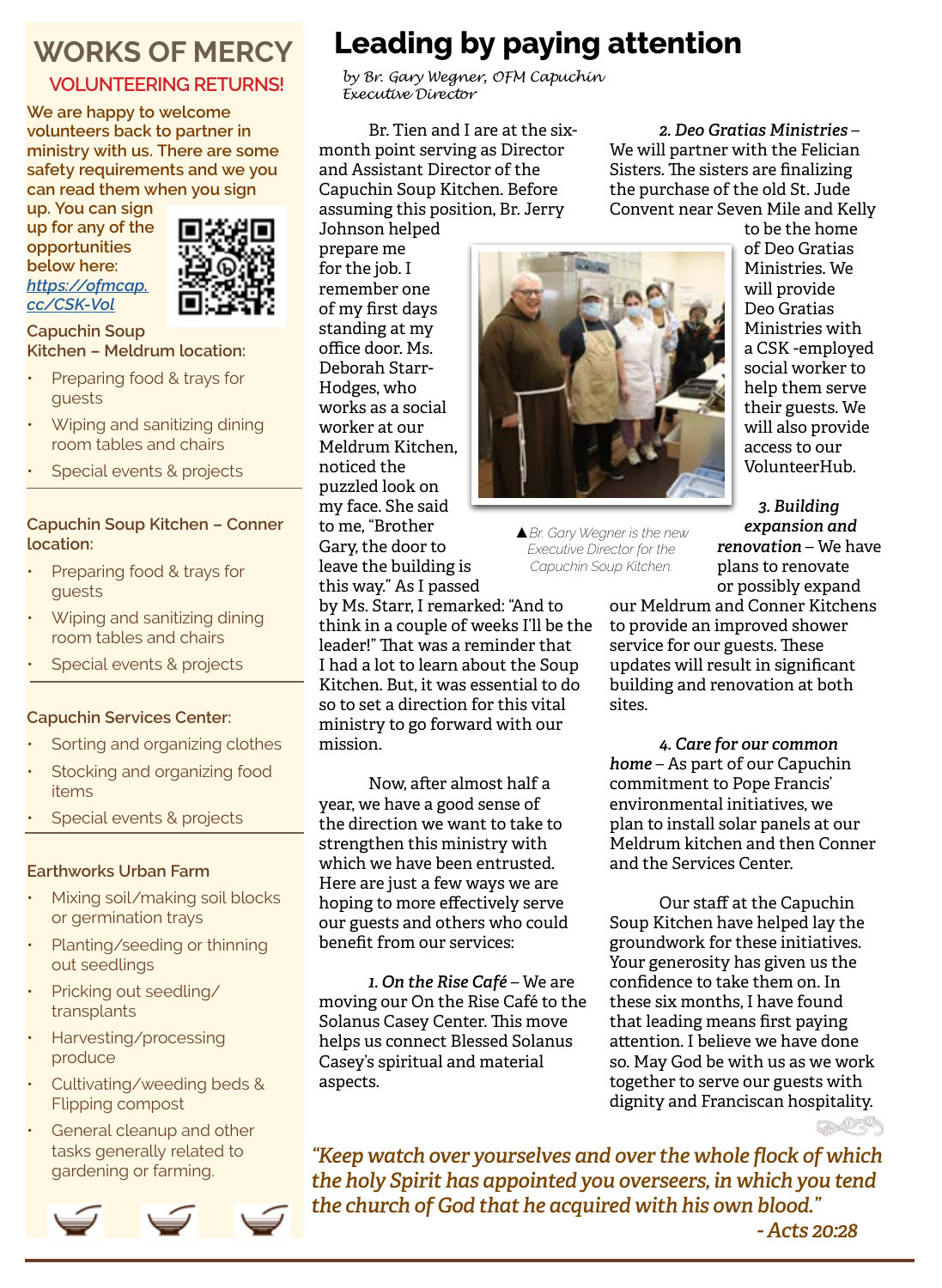# **Capuchin Soup Kitchen Says "Goodbye"**

*Patrick Crouch Leaves & Roy Hoelscher Passes*

### *In Memoriam – Roy Hoelscher*

Just about anyone alive who worked at or

volunteered for the Capuchin Soup Kitchen before 2017 knew Roy Hoelscher. Roy was an alumnus of St. Lawrence Seminary in Mt. Calvary, Wisconsin, a ministry of the same Capuchin Franciscan Province of St. Joseph, of which the Capuchin Soup Kitchen is also a part. Roy had been a Capuchin friar for a time and worked at the Capuchin Soup Kitchen in Detroit.



Capuchin Soup Kitchen for nearly 50 years. Roy touched countless lives and shared the Capuchin

charism with humility and gentleness.

Roy served thousands of volunteers, community service workers, staff, youth workers, students, neighborhood groups and organizations like Detroit Action. After retiring in 2017, Roy transitioned from Volunteer Coordinator to serving the Soup Kitchen as a volunteer.

May he rest in peace.

After departing from religious life

and marrying his wife Chaloni, Roy remained with us as our Volunteer Coordinator. Roy shared his gifts with the

# *A Change of Seasons at Earthworks*

*By Wendy Casey, Interim Farm Manager, Earthworks Urban Farm*

On Friday, January 22, we bid farewell to Patrick Crouch, our longserving Program Manager for the Earthworks Urban Farm program. Patrick is moving on to an exciting new chapter in his career, and we wish him well.

Patrick started his journey at Earthworks in 2003 under the leadership of Earthworks founder Br. Rick Samyn. Br. Rick's vision of connecting people to one another, to the

land and to their food is what led Patrick to Earthworks, as he wanted to be a part of something bigger than himself. Under Br. Rick's leadership and guidance,



Patrick learned the importance of growing food, as well as how it was equally important to grow spiritually and to build community together.

Patrick was an integral part of Earthworks for over 17 years. His innovative ideas helped propel Earthworks' brand of urban agriculture within metro Detroit, as well as nationally and internationally. Patrick leaves a legacy that we pray will last for many more years to come.

We will miss Patrick dearly and wish him much success in his next chapter in life.

# *Local Chevy Dealers "Truckloads of Hope" campaign rolls into 2022*

For the seventh straight year, the Metro Detroit Chevy Dealers are collecting new household items at all 38 participating Chevy Dealers across southeast Michigan to benefit the Capuchin Soup Kitchen. Throughout March, you can purchase and drop off wish list items at any Chevy Dealer's showroom. In April, the dealers will caravan down to our Capuchin Services Center to deliver the donated goods.

These goods will go to individuals and families at the Capuchin Services



Center.

We are grateful for the generosity of the Metro Detroit Chevy Dealers and the many donors who participate in the annual Truckloads of Hope drive.

View our 2022 Wish List by scanning the QR code or by visiting: *https://ofmcap.cc/ truckloads-hope.*